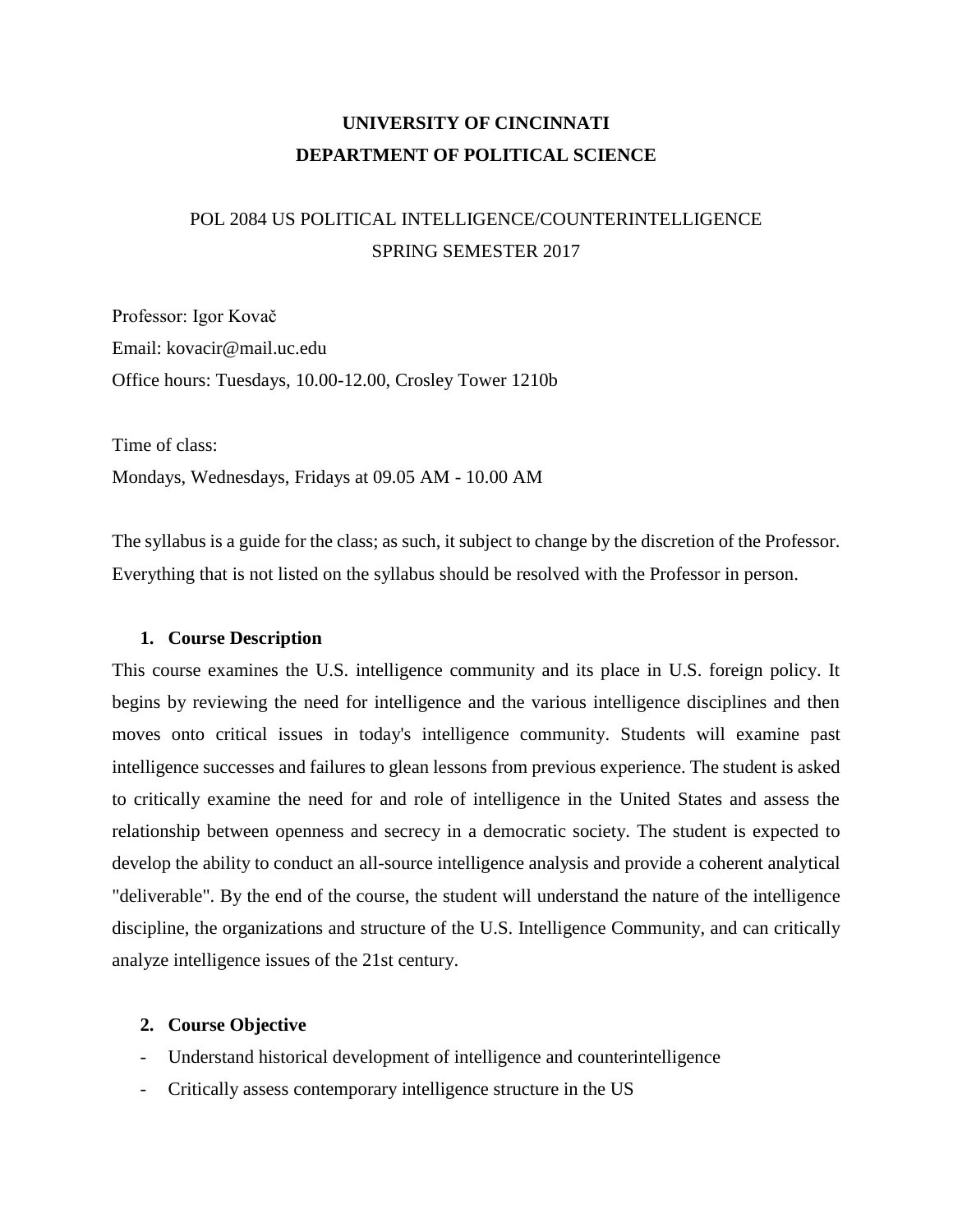- Contrast US intelligence community to those of other states
- Comprehend contemporary issues in intelligence literature and practice
- Grow rhetorical and discussion skills
- Develop sensitivity for interdisciplinary analysis
- Evolve policy brief/report writing skills
- Learn how to approach research

## **3. Assignments**

- Final research paper (25 %)
- Mid-term policy paper (20 %)
- 5 homework assignments (each  $5\% = 25\%$ )
- Presentation of the supplementary reading (15 %)
- Classroom participation in discussion (15 %)

## Final Research Paper

The final research paper, which will be due 24 April 23:59 (submitted through Blackboard), should be 4000 words long  $(\pm 10\%)$ , unless otherwise agreed with the Professor. The student will pick a topic and clear it with Professor. After deciding on the topic, the student will identify at least 5 sources for the paper and meet with Professor individually to discuss the details of the paper. PAPERS THAT WILL NOT BE PRIOR APPROVED BY THE PROFESSOR WILL BE GRADED WITH 0 %. Late submissions will be deducted 5 %. The paper will be descriptive in nature; students will not be required to develop a research question and/or sophisticated research methods. However, students will be expected to display research skills – finding information.

Some ideas about paper topics: biography of a spy, description of a (covert) operation, intelligence structure of a particular state, a historical event from (counter)-intelligence perspective, description of a specific contemporary issue in intelligence. Students can get inspired also by a specific class reading/topic.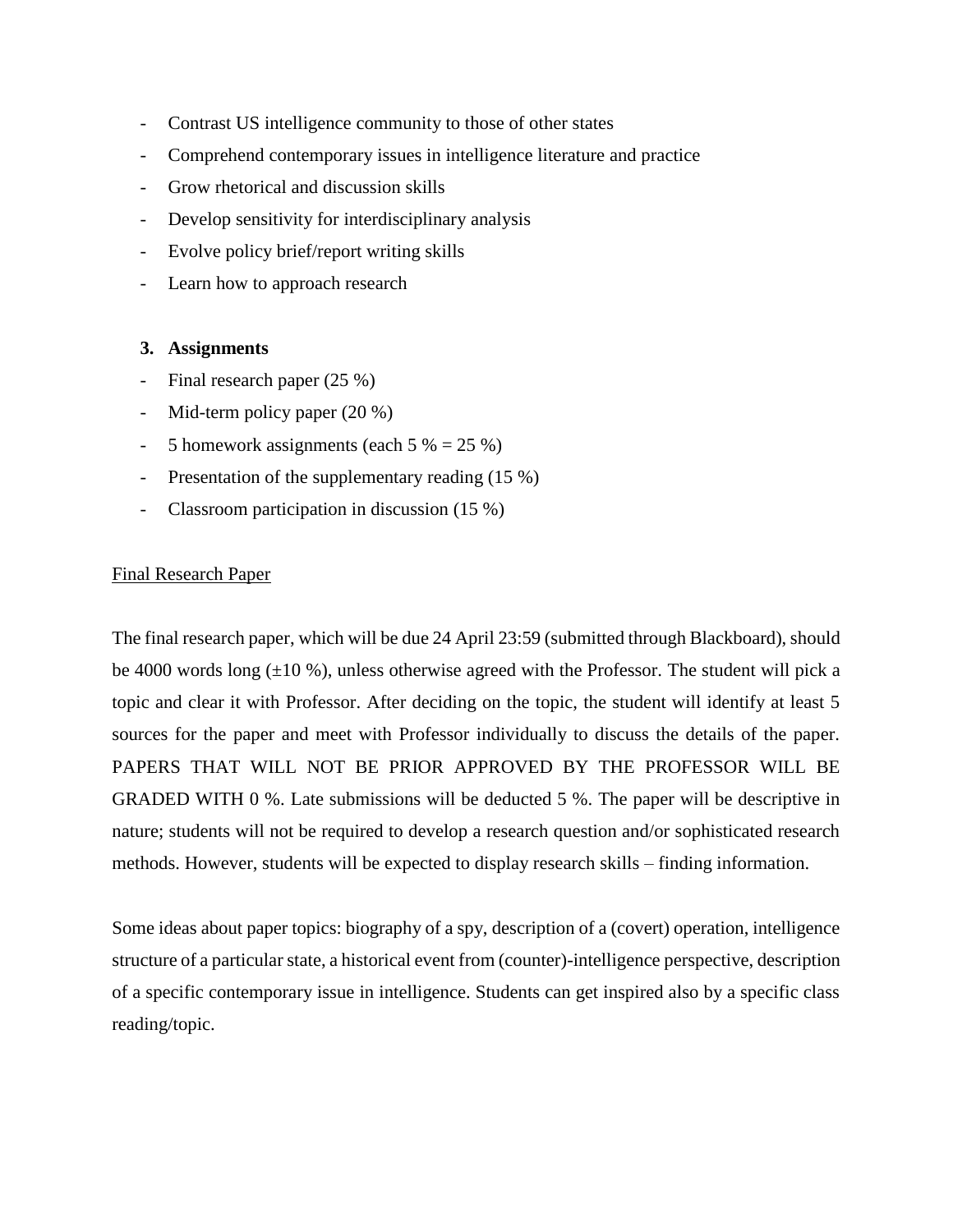Regarding the sources for the paper, students should start by looking at the syllabus and the readings assigned. Furthermore, a vast collection of books and journals are available in Langsam library. Lastly, usage of on-line sources is encouraged: intelligence agencies websites, think-tanks and other.

# Suggested sources:

# JOURNALS:

- International Journal of Intelligence and Counter-Intelligence, <http://www.tandfonline.com/toc/ujic20/current>
- Intelligence and National Security,<http://www.tandfonline.com/toc/fint20/current>
- Studies in intelligence, [https://www.cia.gov/library/center-for-the-study-of](https://www.cia.gov/library/center-for-the-study-of-intelligence/csi-publications/csi-studies)[intelligence/csi-publications/csi-studies](https://www.cia.gov/library/center-for-the-study-of-intelligence/csi-publications/csi-studies)
- Journal of Intelligence History,<http://www.tandfonline.com/toc/rjih20/current>

# BOOKS:

- Intelligence in War by John Keegan
- Secrecy and Democracy: The CIA in Transition by Stansfield Turner
- For the President's Eyes Only: Secret Intelligence and the American Presidency from Washington to Bush by Christopher Andrew
- The Puzzle Palace: Inside the National Security Agency by James Bamford
- America's Secret War: Inside the hidden Worldwide Struggle Between America and it Enemies by George Friedman
- First In: An insider's Account of How the CIA Spearheaded the War on Terror In Afghanistan by Gary C. Schroen
- A Spy's Journey: A CIA Memoir by Floyd L. Paseman
- Invisible Ink: Spycraft of the American Revolution by John A. Nagy
- Secret and Sanctioned: Covert Operations and the American Presidency by Stephen F. Knott
- The Second Oldest Profession by Phillip Knightley
- Inside the Company: CIA Diary by Philip Agee
- Blind Man's Bluff: The Untold Story of American Submarine Espionage by Sherry Sontag and Christopher Drew
- In Search of Enemies: A CIA story by John Stockwell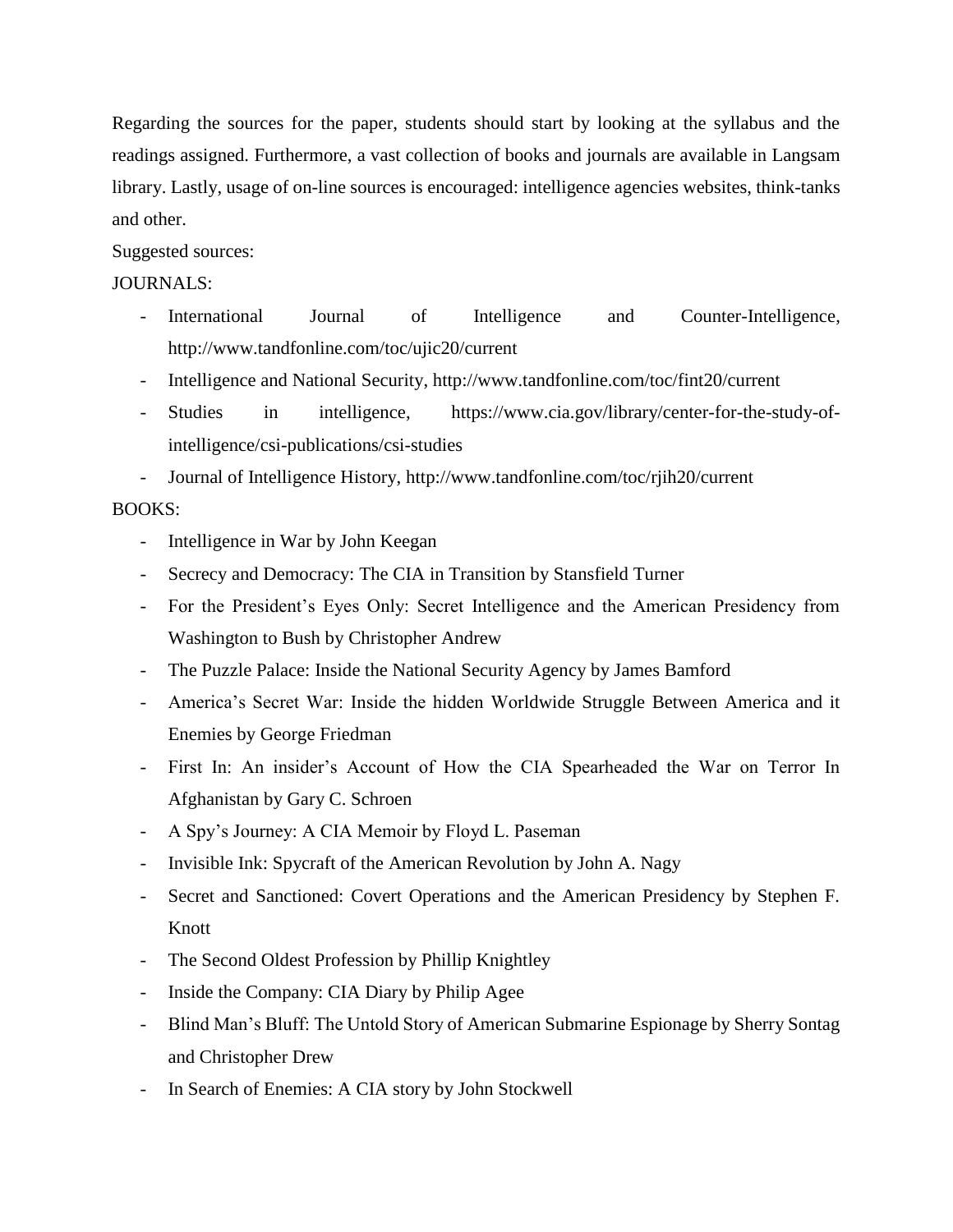- The Man who Kept the Secrets: Richard Helms and the CIA by Thomas Powers
- Spy Catcher: The Candid Autobiography of a Senior Intelligence Officer by Peter Wright
- MacArthur's Undercover War by William B. Breuer
- The Unseen War In Europe by John H. Waller
- Clinton's Secret Wars: The Evolution of a Commander in Chief by Richard Sale
- Confessions of a Spy: The Real Story of Aldrich Ames by Pete Earley
- US National Security by Russell Miller
- Of Knowledge and Power by Robert Kennedy
- Analyzing Intelligence by Roger George
- Why Intelligence Fails by Robert Jervis
- Intelligence Analysis by Robert Clark

# **OTHER**

- Muskingum College provides a bibliography of intelligence reference materials, articles and books, which may come in handy: intellilt.muskingum.edu/index
- CIA, Center for Intelligence Studies, books and monographies: [https://www.cia.gov/library/center-for-the-study-of-intelligence/csi-publications/books](https://www.cia.gov/library/center-for-the-study-of-intelligence/csi-publications/books-and-monographs/index.html)[and-monographs/index.html](https://www.cia.gov/library/center-for-the-study-of-intelligence/csi-publications/books-and-monographs/index.html)
- The Great Courses, Espionage and Covert Operations: A Global History

# Mid-term Policy Paper

Mid-term policy paper will be due 24 March 23:59 (submitted through Blackboard). The student will have to imagine a real-life situation, where the student will be a field intelligence officer, who is sending a report back to the headquarters. Thus, the student will have to decide on the institution he is representing, where is he situated, and the issue of his report – what had happened. After deciding upon these three components, the student will meet with the Professor individually, to discuss the details of the paper. PAPERS THAT WILL NOT BE PRIOR APPROVED BY THE PROFESSOR WILL BE GRADED WITH 0 %. Late submissions will be deducted 5 %. The paper should be max 1000 words long. The components of the paper will be explained in detail in class, the main components, however, are: who, from where, to whom, subject, data (what happened), potential questions and/or explanations, recommendations.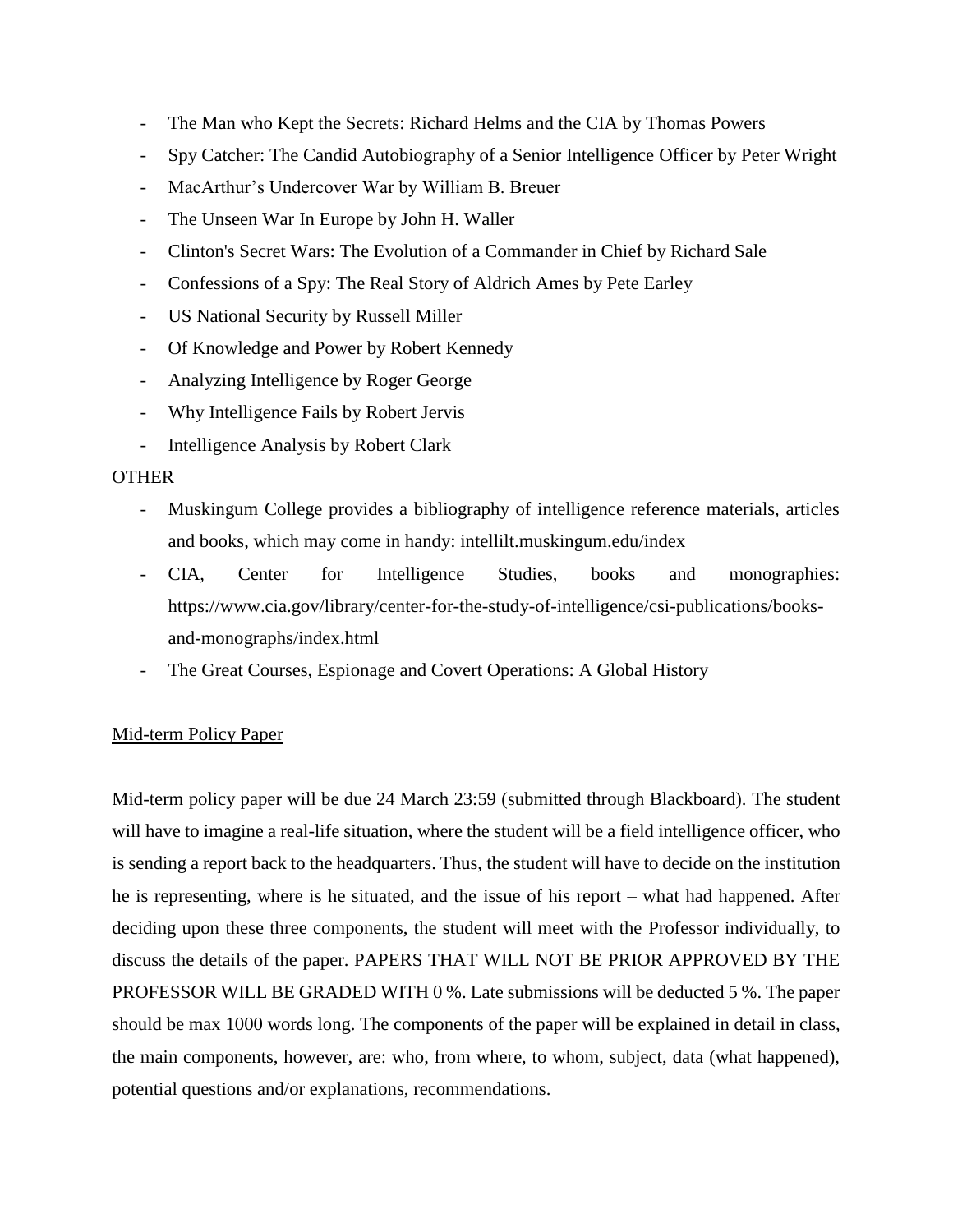#### Homework Assignments

There will be 5 homework assignments altogether. These will be movies that students will be required to watch and write a 500-word report about it (submitted through Blackboard). Every homework is scheduled at least 1 week before its deadline – to fit into the syllabus. Late submissions will be deducted 2 %. Students can use their own sources to watch the movies when and where they please. However, a copy of each film will be available at Langsam and must be watch at Langsam as well. The report should address 2 questions – one element that was factual (historically accurate) and one element that was fictional? Moreover, what is the impact of one and the other on the contemporary intelligence?

#### Supplementary Reading Presentation

Once in the semester, the student will present a supplemental reading assigned to a particular class. This presentation should be a 5-min summary of the reading and concluded by raising an issue or question significant for that class. As such, the designated student should also lead the discussion and should encourage others to share their thoughts as well. Students can use all technological machines, techniques, and any other means of presentation to communicate the substance of the reading clearly and interestingly. Reading from a piece of paper does not classify as such; thus, such presentations will be appropriately graded. It is students' responsibility to make an agreement with the Professor of their designated class when and where will they take the role.

#### Classroom Participation

The class will be an interaction, a discussion. Students will be expected to share their thoughts and engage with their peers as well as with the Professor. THIS IS ONLY POSSIBLE BY DOING THE READINGS FIRST. Students that will only show up to class, and will not be engaged, will not earn all available points in this category.

#### **4. Grading**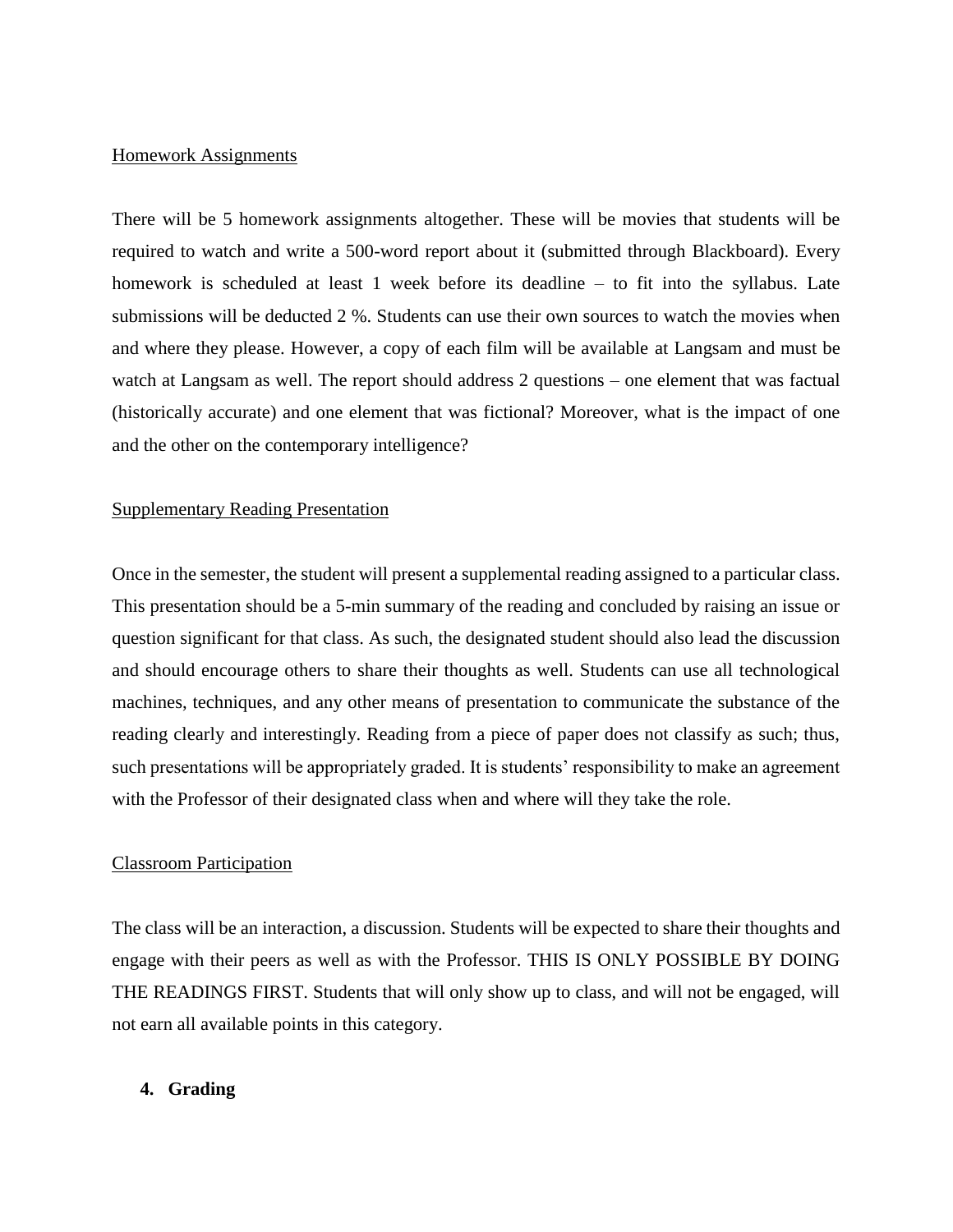$100 = A +$  $95-99 = A$  $90-94 = A$  $85-89 = B +$  $80 - 84 = B$  $75-79 = B 70-74 = C +$  $65-69 = C$  $60-64 = C$  $55-59 = D+$  $50-55=D$  $50 = F$ 

There WILL NOT be any extra credits.

#### **5. Laptop and other technology in class**

Laptops and tablets are allowed in class, though only for course-related use. The class will be interactive, so it is important to remain engaged with the material and avoid the distractions of a personal computer. Also, please silence (and do not use) your cell phones, ipods, and other devices while in class.

#### **6. Academic integrity**

The University Rules, including the Student Code of Conduct and other documented policies of the Department, College, and University related to academic integrity will be enforced. Any violation of these regulations, including acts of plagiarism or cheating, will be dealt with on an individual basis according to the severity of the misconduct. A copy of the policy can be found on the University website at: [http://www.uc.edu/conduct/Academic\\_Integrity.html.](http://www.uc.edu/conduct/Academic_Integrity.html)

#### **7. Special needs policy**

If you have any special needs related to your participation in this course, including identified visual impairment, hearing impairment, physical impairment, communication disorder, and/or specific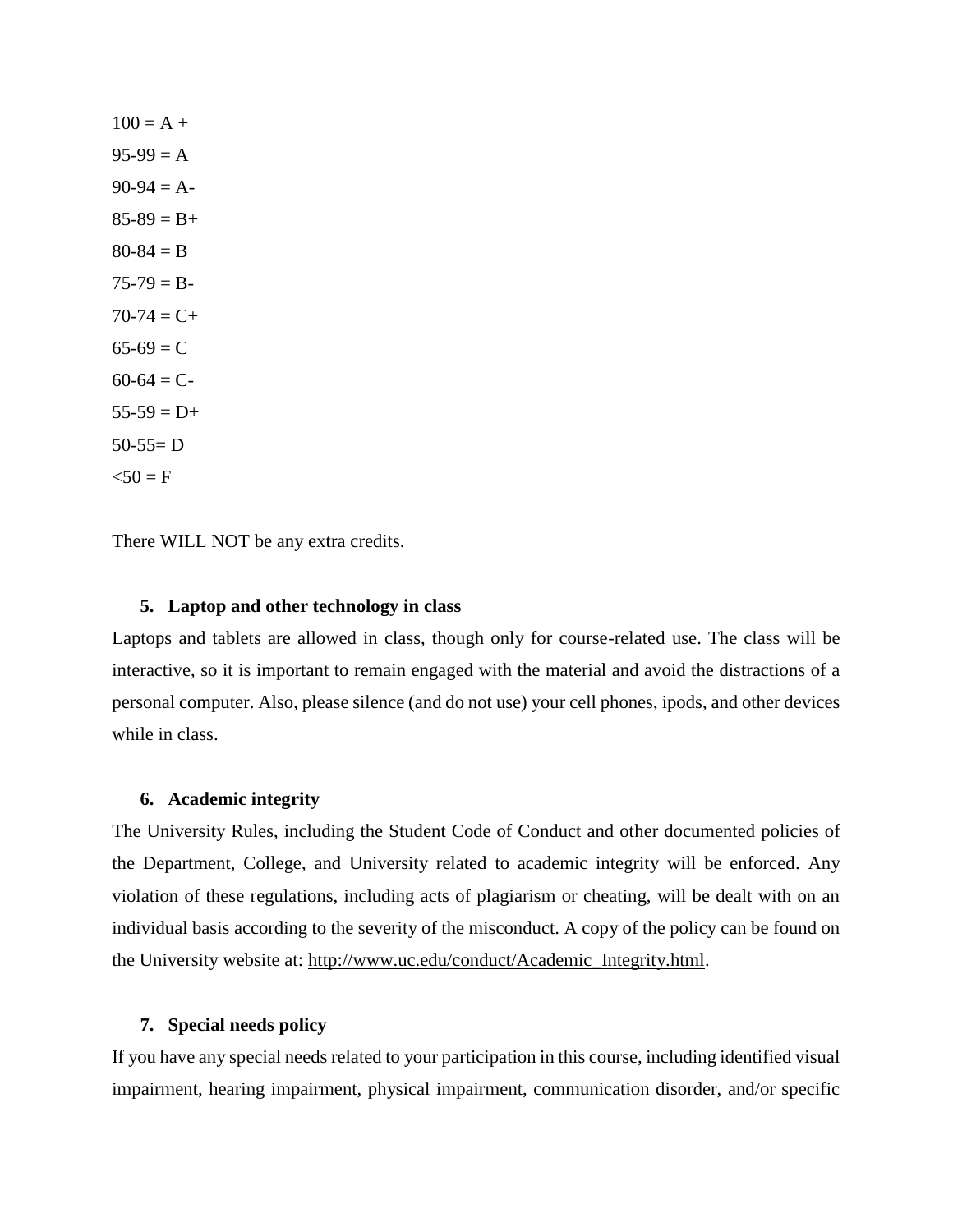learning disability that may influence your performance in this course, you should meet with the Professor to arrange for reasonable provisions to ensure an equitable opportunity to meet all the requirements of this course. At the discretion of the instructor, some accommodations may require prior approval by Disability Services.

#### **8. Attendance policy and reading material**

Attendance is vital to the success of this course, both for individual students and the class as a whole. The course depends on students' in-class engagement with the material and with colleagues. Therefore, it is expected that you are present at every class. Missing class will be detrimental to your comprehension of the topic. Moreover, for success in this class it is of UTMOST IMPORTANCE that you DO THE READINGS and SHARE YOUR REFLECTIONS in class. All the reading material will be available on Blackboard.

#### **9. Semester plan**

The goal is to follow the course outline as presented bellow; however, some adjustments may be necessary during the semester. The following course outline and readings are subject to change with appropriate notice to the students. Reading assignments must be completed prior to attending class. All readings will be available in PDF though Blackboard. I have assigned around 20 pages per class, that is 60 per week. Yet, some classes might be heavier than others. Thus, even in the week, where you will be presenting the supplementary reading, your work-load should be around 100 pages per week.

Monday, 9 January Introduction to the class

Michael Warner (2002) Wanted: A Definition of 'Intelligence', Studies in Intelligence, 46(3), 15- 22; Bob Burton, Dictionary of Espionage and intelligence, 171-174, 181-183

Wednesday, 11 January Introduction to Intelligence (Mark Lowenthal, What is Intelligence, 1-12; Jeffrey Richelson, Intelligence, 1-10)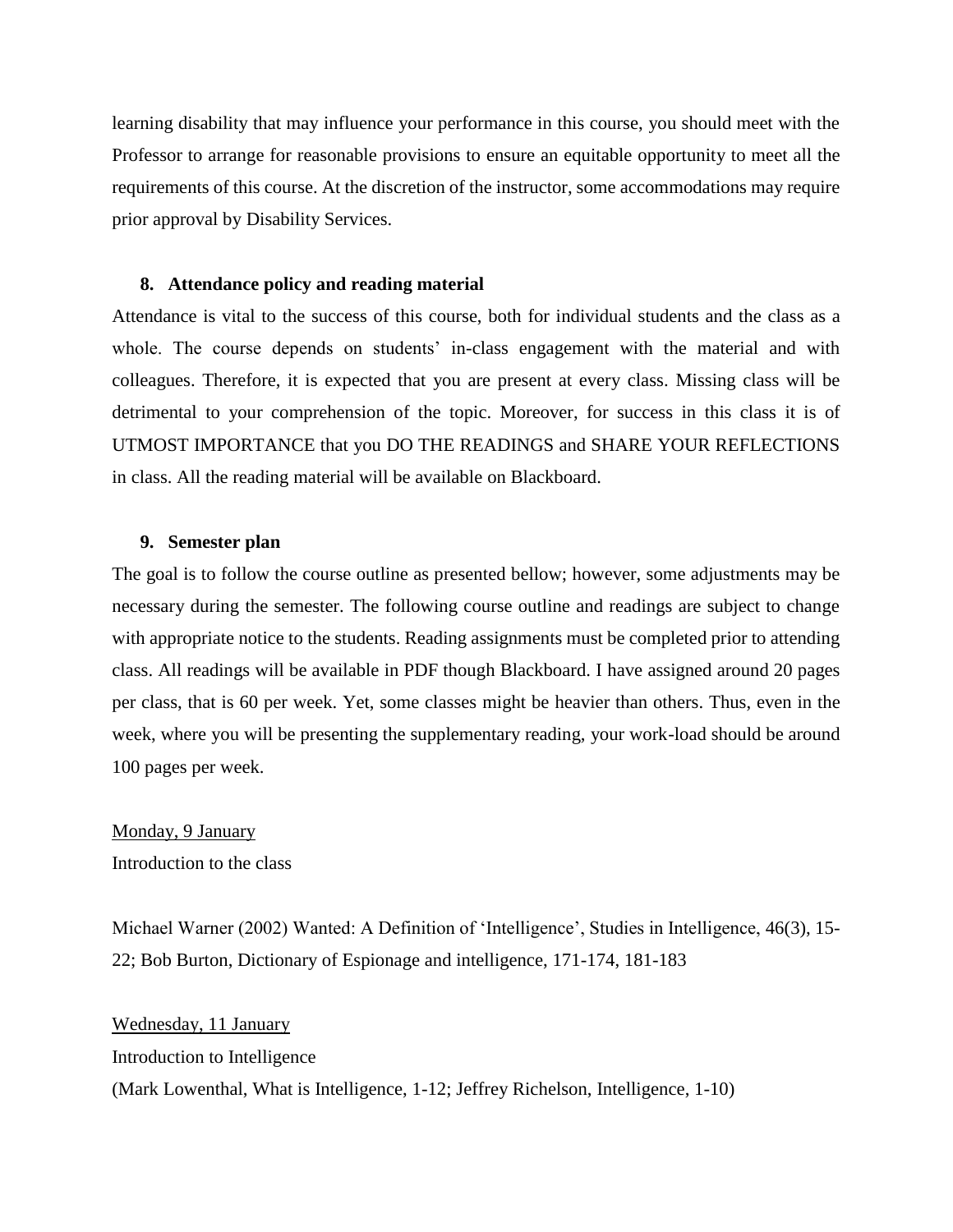Loch Johnson, National Security Intelligence, 3-32

Friday, 13 January Theories of Intelligence (Peter Gill, Theories of Intelligence, 43-58; James Wirtz, The Sources and Methods of Intelligence Studies, 59-69)

## SUPPLEMENTAL READING:

Len Scott and Peter Jackson (2004) The Study of Intelligence in Theory and Practice, Intelligence and National Security, 19:2, 139-169.

HOMEWORK 1 assigned (due 22 January 23:59)

The good shepherd

Monday, 16 January No class, Holliday: Dr. Martin Luther King Jr.'s Birthday

Wednesday, 18 January History of Intelligence (Jock Haswell, Spies and Spymasters, 7-120)

SUPPLEMENTAL READING: John Keegan, Intelligence in War, 26-65

Friday, 20 January History of intelligence, WW1 and WW2 (Nigel West, Historical dictionary of WW1 Intelligence, xiii-xvi and 1-5; Nigel West, Historical dictionary of WW2 Intelligence, xv-xviii and xix-xxvi)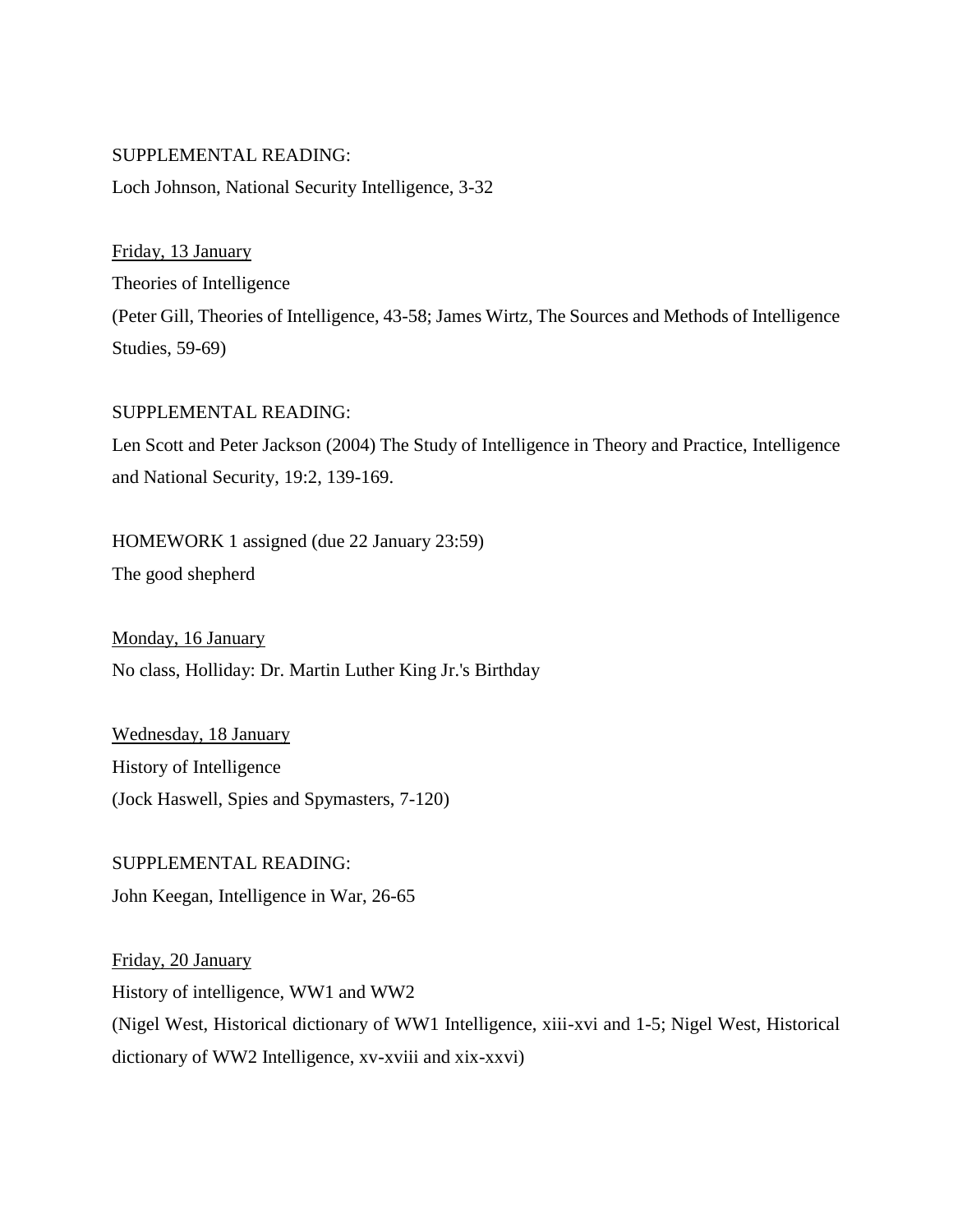John Ferris, Signals Intelligence in War and Power Politics, 1914-2010, 155-171

#### Monday, 23 January

Cold War

(Nigel West, Cold War Counterintelligence, xv-xxvi; Benjamin B. Fischer (2016) Doubles Troubles: The CIA and Double Agents during the Cold War, International Journal of Intelligence and Counter Intelligence, 29:1, 48-74)

#### SUPPLEMENTAL READING:

Julie Fedor (2011) Chekists Look Back on the Cold War: The Polemical Literature, Intelligence and National Security, 26:6, 842-863

Wednesday, 25 January Human intelligence (John MacGaffin, Clandestine Human Intelligence, 79-95)

#### SUPPLEMENTAL READING:

Frederick Hitz, Human Source Intelligence, 257-274

Friday, 27 January Field work (Robert Pool, Field Evaluation in the Intelligence and Counterintelligence Context, 1-26)

#### SUPPLEMENTAL READING:

Nigel West, Sexspionage, xv-xxix

Monday, 30 January Ethics of Intelligence (R.V. Jones, Intelligence Ethics, 18-38)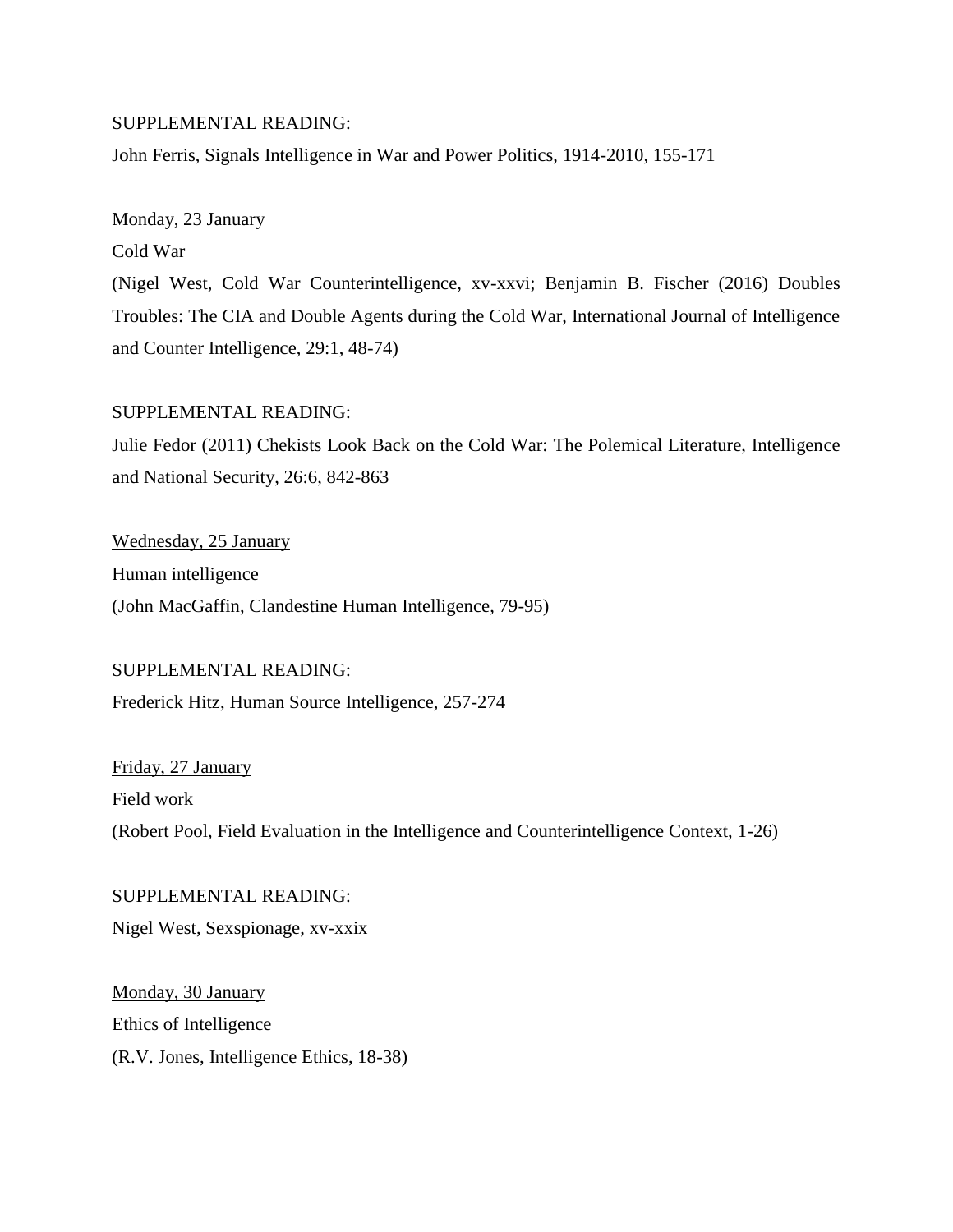Codes of conduct of different agencies, 379-393 Case Studies of ethical considerations in spying, 394-407

HOMEWORK 2 assigned (due 5 February 23:59) Green Zone

Wednesday, 1 February US Foreign Policy – Structure 1 (Jeffrey Lantis, US Foreign Policy, Key Government Institutions: The President, Congress, and the Courts, 68-99)

SUPPLEMENTAL READING: Robert, Jervis, Why Intelligence and Policymakers clash, 267-284

Friday, 3 February US Foreign Policy – Structure 2 (Jeffrey Lantis, US Foreign Policy, Bureaucracies: Unelected Actors in the Foreign Policy Process 116-144)

SUPPLEMENTAL READING: Jennifer Sims, U.S. Intelligence Policy: Where do we stand? 137-161

Monday, 6 February Intelligence as a foreign policy tool (Charles Stevenson, The Secret Intelligence Instruments, 231-254)

SUPPLEMENTAL READING: Charles Stevenson, The Homeland Security Instruments, 255-273)

Wednesday, 8 February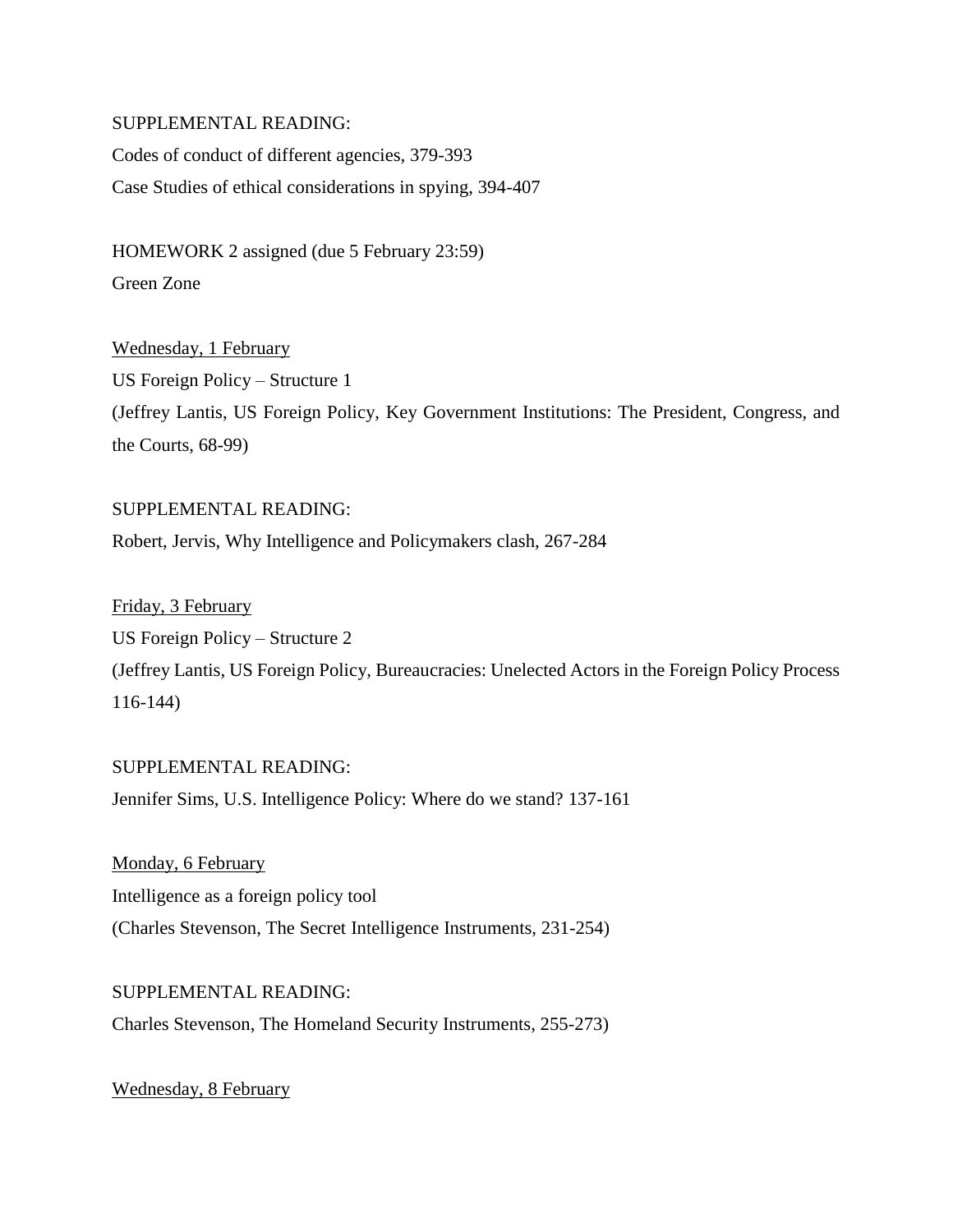US Intelligence overview (US Intelligence overview, DNI)

## SUPPLEMENTAL READING:

Mark Lowenthal, The U.S. Intelligence community, 39-71

Friday, 10 February US Intelligence history (Michael Turner, Historical dictionary of United States Intelligence, xxi-liv)

SUPPLEMENTAL READING: Glen Hastedt, Espionage in the USA, 1-43

Monday, 13 February National Intelligence Organizations (Jeffrey Richelson, National Intelligence Organizations, 12-41)

## SUPPLEMENTAL READING:

Loch K. Johnson (2015) A Conversation with James R. Clapper, Jr., The Director Of National Intelligence in the United States, Intelligence and National Security, 30:1, 1-25

Wednesday, 15 February Military Intelligence (Jeffrey Richelson, DOD Intelligence, 42-62)

SUPPLEMENTAL READING: Jeffrey Richelson, Military Service Intelligence, 63-100

Friday, 17 February Civilian Intelligence (Jeffrey Richelson, Civilian Intelligence, 128-149)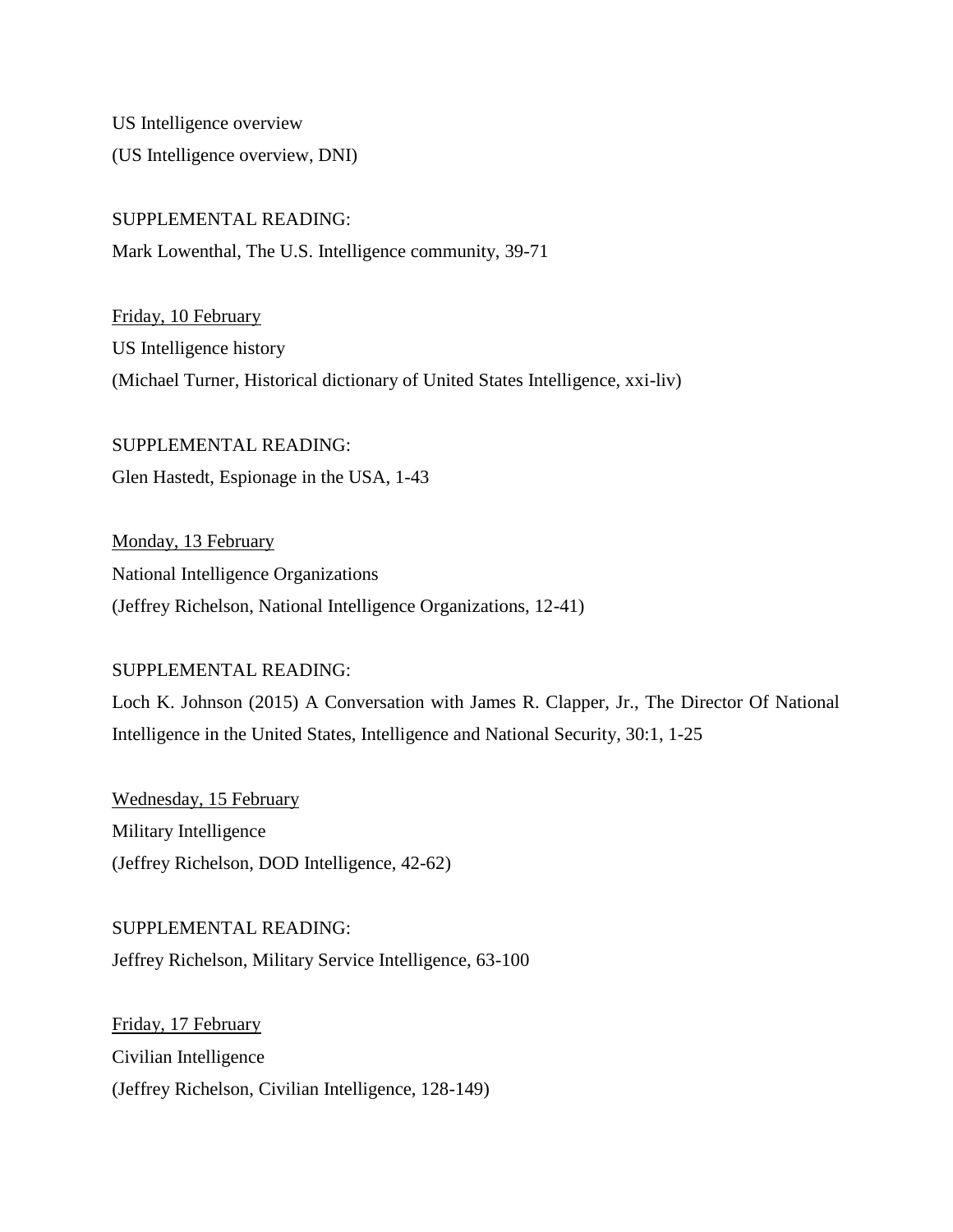Patrick Keefe, Privatized Spying: The Emerging Intelligence Industry, 296-309

## Monday, 20 February

Practical perspective (lecture given by Albert Klein) (The Secret Casualties of Iraq's Abandoned Chemical Weapons, [http://www.nytimes.com/interactive/2014/10/14/world/middleeast/us](http://www.nytimes.com/interactive/2014/10/14/world/middleeast/us-casualties-of-iraq-chemical-weapons.html?_r=0) [-casualties-of-iraq-chemical-weapons.html?\\_r=0\)](http://www.nytimes.com/interactive/2014/10/14/world/middleeast/us-casualties-of-iraq-chemical-weapons.html?_r=0)

# SUPPLEMENTAL READING:

Jonathan I. Katz (2006) Deception and Denial in Iraq: The Intelligent Adversary Corollary, International Journal of Intelligence and Counter-Intelligence, 19:4, 577-585

# Wednesday, 22 February

Legal perspective (lecture given by Albert Klein)

- Intelligence Reform and Terrorism Prevention Act of 2004, <http://news.findlaw.com/usatoday/docs/terrorism/irtpa2004.pdf>
- PD 19, [http://www.va.gov/ABOUT\\_VA/docs/President-Policy-Directive-PPD-19.pdf](http://www.va.gov/ABOUT_VA/docs/President-Policy-Directive-PPD-19.pdf)
- [Executive Order 12333,](https://en.wikipedia.org/wiki/Executive_Order_12333) [https://www.archives.gov/federal-register/codification/executive](https://www.archives.gov/federal-register/codification/executive-order/12333.html)[order/12333.html](https://www.archives.gov/federal-register/codification/executive-order/12333.html)
- Executive Order 13470,<https://fas.org/irp/offdocs/eo/eo-13470.pdf>
- National Counterintelligence strategy, 2016, https://www.ncsc.gov/publications/strategy/docs/National\_CI\_Strategy\_2016.pdf

# SUPPLEMENTAL READING:

Richard A. Best Jr. (2014) Leadership of the U.S. Intelligence Community: From DCI to DNI, International Journal of Intelligence and Counter-Intelligence, 27:2, 253-333,

# Friday, 24 February

Open source Intelligence collection (lecture given by Albert Klein)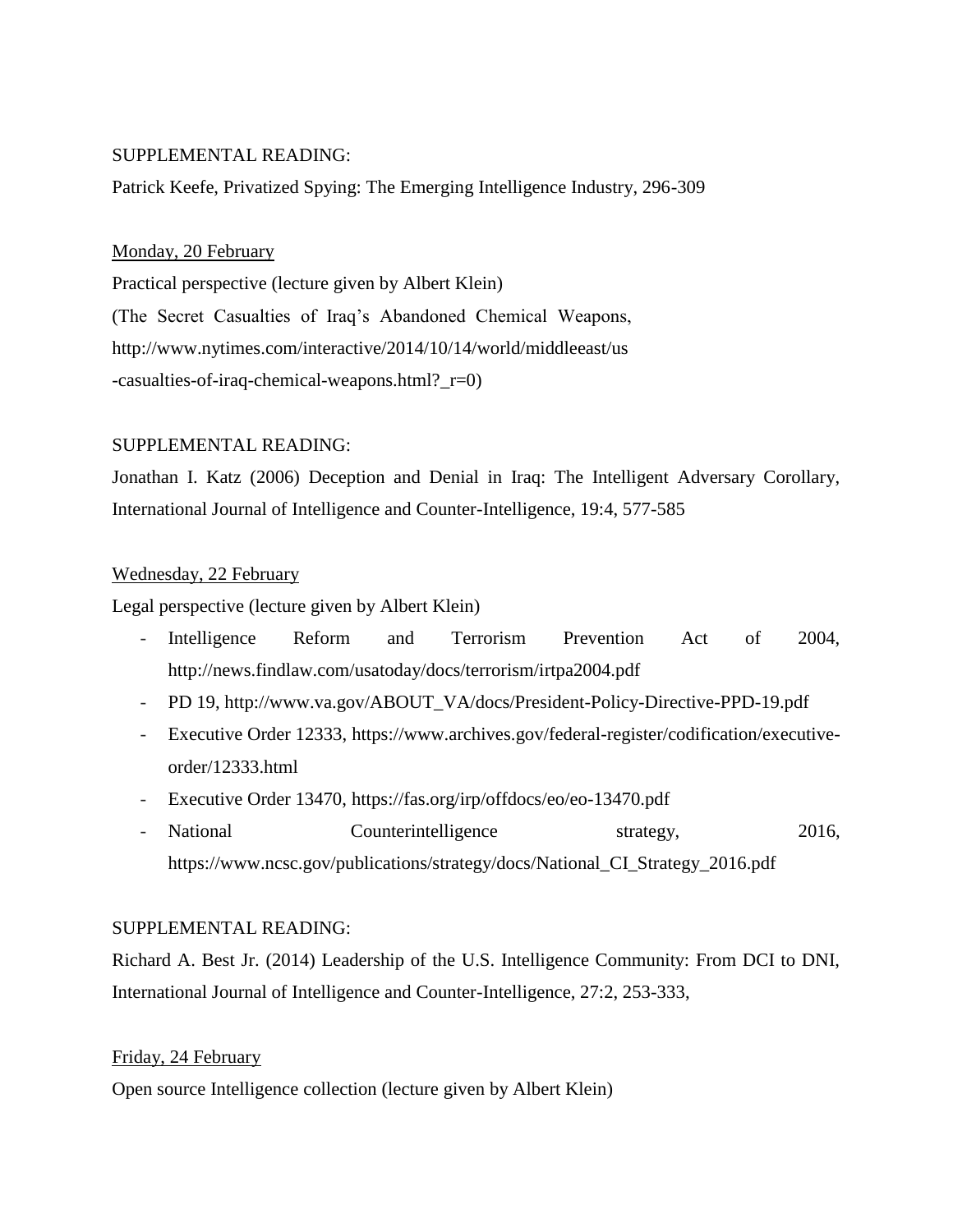(Jeffrey Richelson, Open Sources, 261-275)

# SUPPLEMENTAL READING:

Arthur Hulnick, The dilemma of Open Sources Intelligence: is OSINT really intelligence? 229- 241

Monday, 27 February Covert action (Mark Lowenthal, Covert Action, 249-275)

SUPPLEMENTAL READING: Jennifer Kibbe, Covert Action, Pentagon style, 569-586

Wednesday, 1 March Famous spies 1 (Ernest Volkman, Moles, 2-53)

## SUPPLEMENTAL READING:

Ernest Volkman, The Spymasters, 170-208)

Friday, 3 March Famous spies 2 (Ernest Volkman, The legends, 82-151)

SUPPLEMENTAL READING: Ernest Volkman, Some Mysteries, 230-258

Monday, 6 March Discussion about mid-term papers and final term papers

SUPPLEMENTAL READING: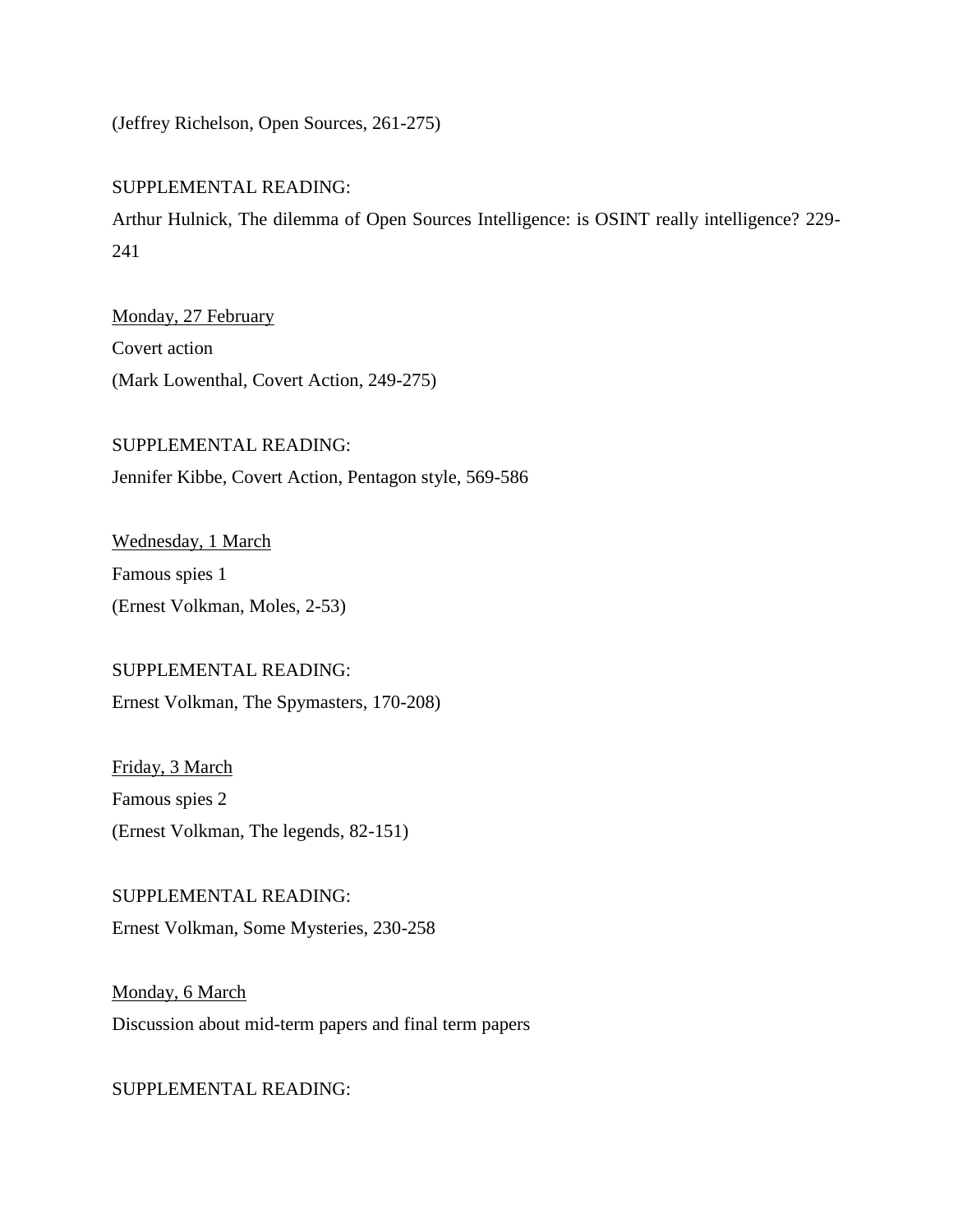Matthew M. Aid & Cees Wiebes (2001) Introduction on The Importance of Signals Intelligence in the Cold War, Intelligence and National Security, 16:1, 1-26

Wednesday, 8 March British intelligence (Nigel West, British Intelligence, xv-xxxi; Robert Henderson, United Kingdom, 159-166)

#### SUPPLEMENTAL READING:

Timothy Wilford (2002) Watching the North Pacific: British and Commonwealth intelligence before Pearl Harbor, Intelligence and National Security, 17:4, 131-164

Friday, 10 March Russian Intelligence (Robert Pringle, Russian Intelligence, xv-xxv; 1-12; Robert Henderson, Russia, 133-143)

#### SUPPLEMENTAL READING:

Ulf Walther (2014) Russia's Failed Transformation: The Power of the KGB/ FSB from Gorbachev to Putin, International Journal of Intelligence and Counter Intelligence, 27:4, 666-686

Monday, 13 March No class; Spring break

Wednesday, 15 March No class; Spring break

Friday, 17 March No class; Spring break

Monday, 20 March Israel Intelligence (Ephraim Kahana, Israeli Intelligence, xix-lii; Robert Henderson, Israel, 83-90)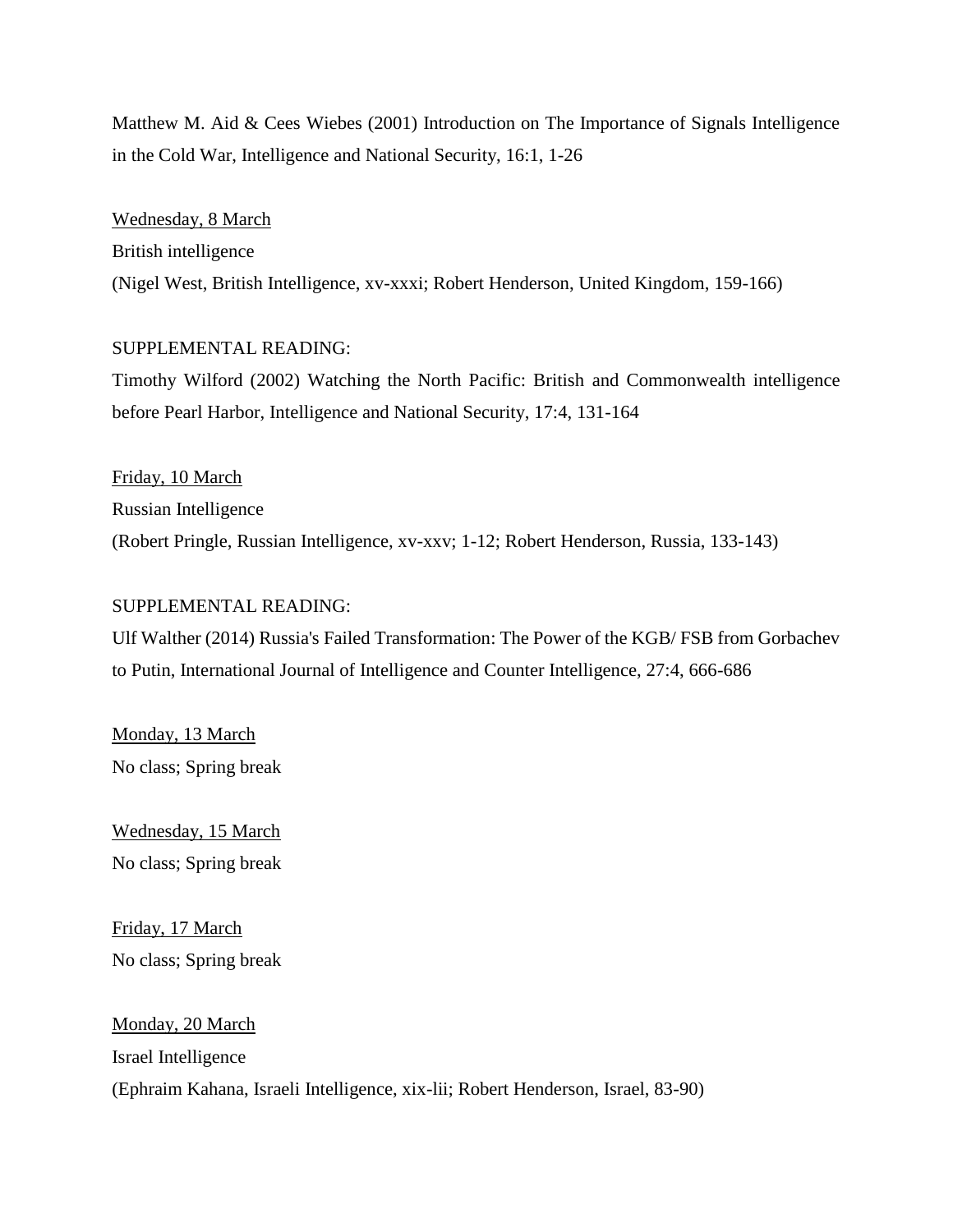Khalid Sindawi & Ephraim Kahana (2015) The Yom Kippur War: The Successes of Israeli Intelligence, International Journal of Intelligence and Counter Intelligence, 28:4, 762-774,

Wednesday, 22 March Chinese Intelligence (Nigel West, Chinese Intelligence, xxi-xxxi, 1-11; Robert Henderson, China, 35-44)

#### SUPPLEMENTAL READING:

John Poreba (2012) Neutralizing China's Student-Spy Network, International Journal of Intelligence and Counter Intelligence, 25:2, 260-291,

HOMEWORK 3 assigned (due 28 March 23:59)

Das Leben der Andern

Friday, 24 March Mid-term paper due 24 March 23:59

Pakistan Intelligence

(Sean P. Winchell (2003) Pakistan's ISI: the invisible government, international journal of intelligence and counter intelligence, 16:3, 374-388)

#### SUPPLEMENTAL READING:

Grare, Frederic. 2006. Pakistan-Afghanistan relations in the post-9/11 era. No. 72. Carnegie Endowment for International Peace, [http://carnegieendowment.org/files/cp72\\_grare\\_final.pdf](http://carnegieendowment.org/files/cp72_grare_final.pdf)

Monday, 27 March French Intelligence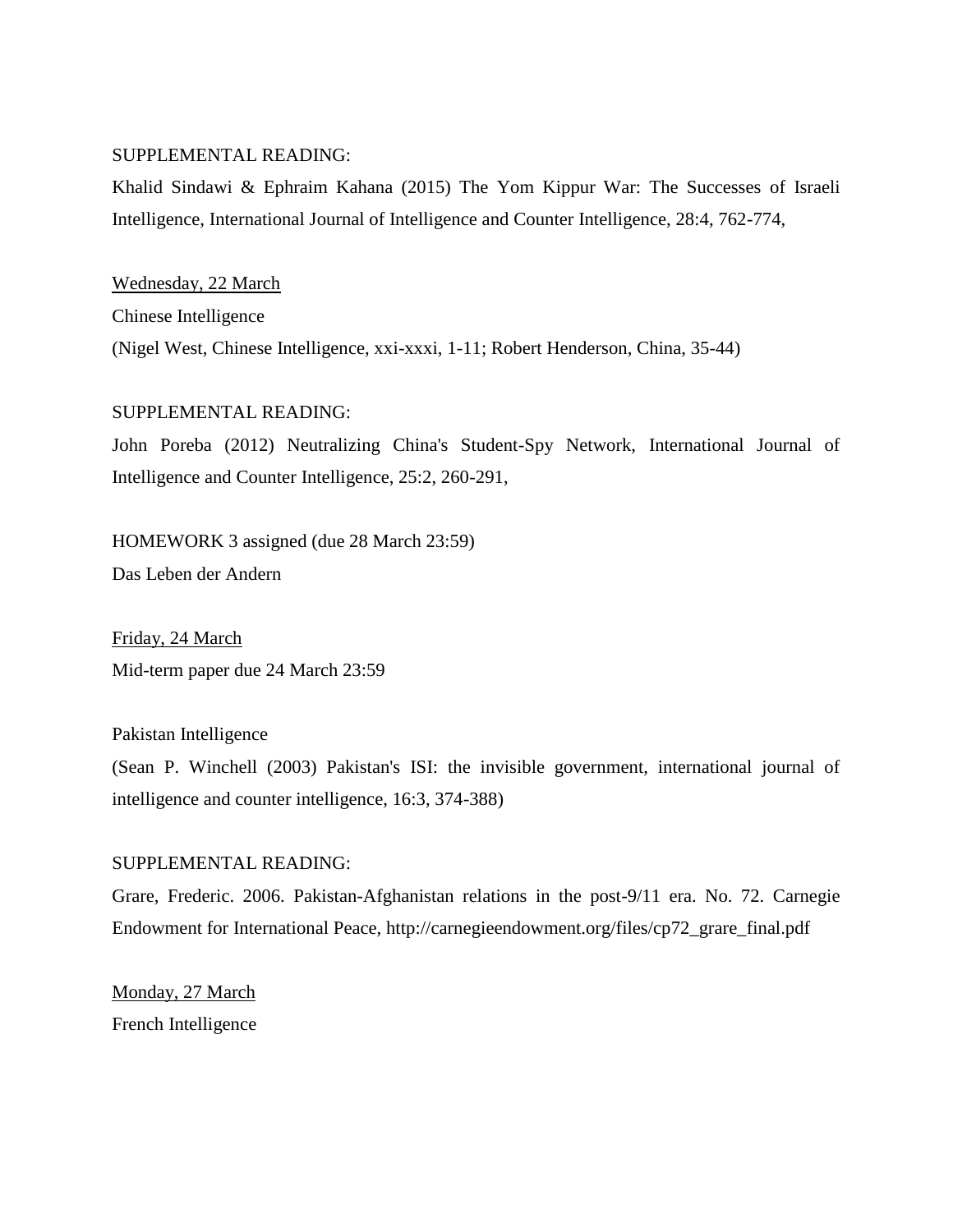(Philippe Hayez (2010) "Renseignement": The New French Intelligence Policy, International Journal of Intelligence and Counter Intelligence, 23:3, 474-486; Robert Henderson, France, 51- 60)

## SUPPLEMENTAL READING:

Roger Faligot (2001) France, Sigint and the Cold War, Intelligence and National Security, 16:1, 177-208

# Wednesday, 29 March

German Intelligence

(Ben B. Fischer (1998) "One of the biggest ears in the world:" East German SIGINT operations, International Journal of Intelligence and Counter Intelligence, 11:2, 142-153; Robert Henderson, Germany, 61-68)

# SUPPLEMENTAL READING:

Erich Schmidt-Eenboom (2001) The Bundesnachrichtendienst, the Bundeswehr and Sigint in the Cold War and After, Intelligence and National Security, 16:1, 129-176

HOMEWORK 4 assigned (due 4 April 23:59) Tinker, tailor, soldier, spy

Friday, 31 March

Iranian Intelligence

(Carl Anthony Wege (1997) Iranian intelligence organizations, International Journal of Intelligence and Counter Intelligence, 10:3, 287-298; Robert Henderson, Iran, 75-82)

# SUPPLEMENTAL READING:

Louis René Beres (1996) The Iranian threat to Israel: Capabilities and intentions. International Journal of Intelligence and Counter Intelligence, 9:1, 51-61.

Monday, 3 April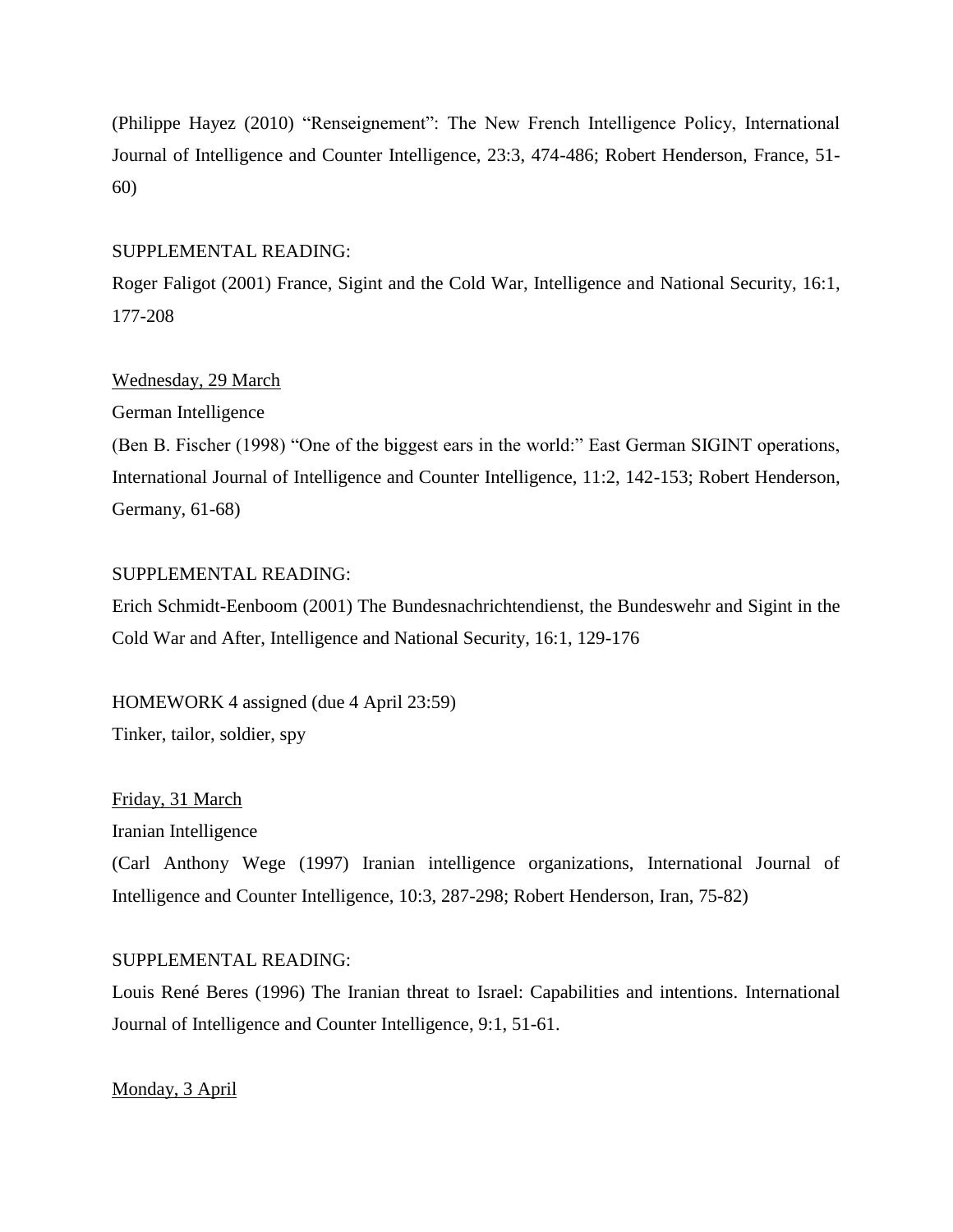Indian Intelligence

(Ryan Shaffer (2015) Unraveling India's Foreign Intelligence: The Origins and Evolution of the Research and Analysis Wing, International Journal of Intelligence and Counter Intelligence, 28:2, 252-289)

# SUPPLEMENTAL READING:

Bruce Vaughn (1993) The use and abuse of intelligence services in India, Intelligence and National Security, 8:1, 1-22.

Wednesday, 5 April Counterintelligence 1 (Mark Lowenthal, Counterintelligence, 221-248; Jeffrey Richelson, Counterintelligence, 326-341)

# SUPPLEMENTAL READING:

Chris Clough (2004) Quid Pro Quo: The Challenges of International Strategic Intelligence Cooperation, International Journal of Intelligence and Counter Intelligence, 17:4, 601-613

Friday, 7 April Counterintelligence 2 (Raymond Batvins, The future of FBI counterintelligence through the lens of the past hundred years, 505-517)

## SUPPLEMENTAL READING:

Paul Redmond, The challenges of counter intelligence, 537-554

HOMEWORK 5 assigned (due 13 April 23:59) Sneakers

Monday, 10 April Intelligence and terrorism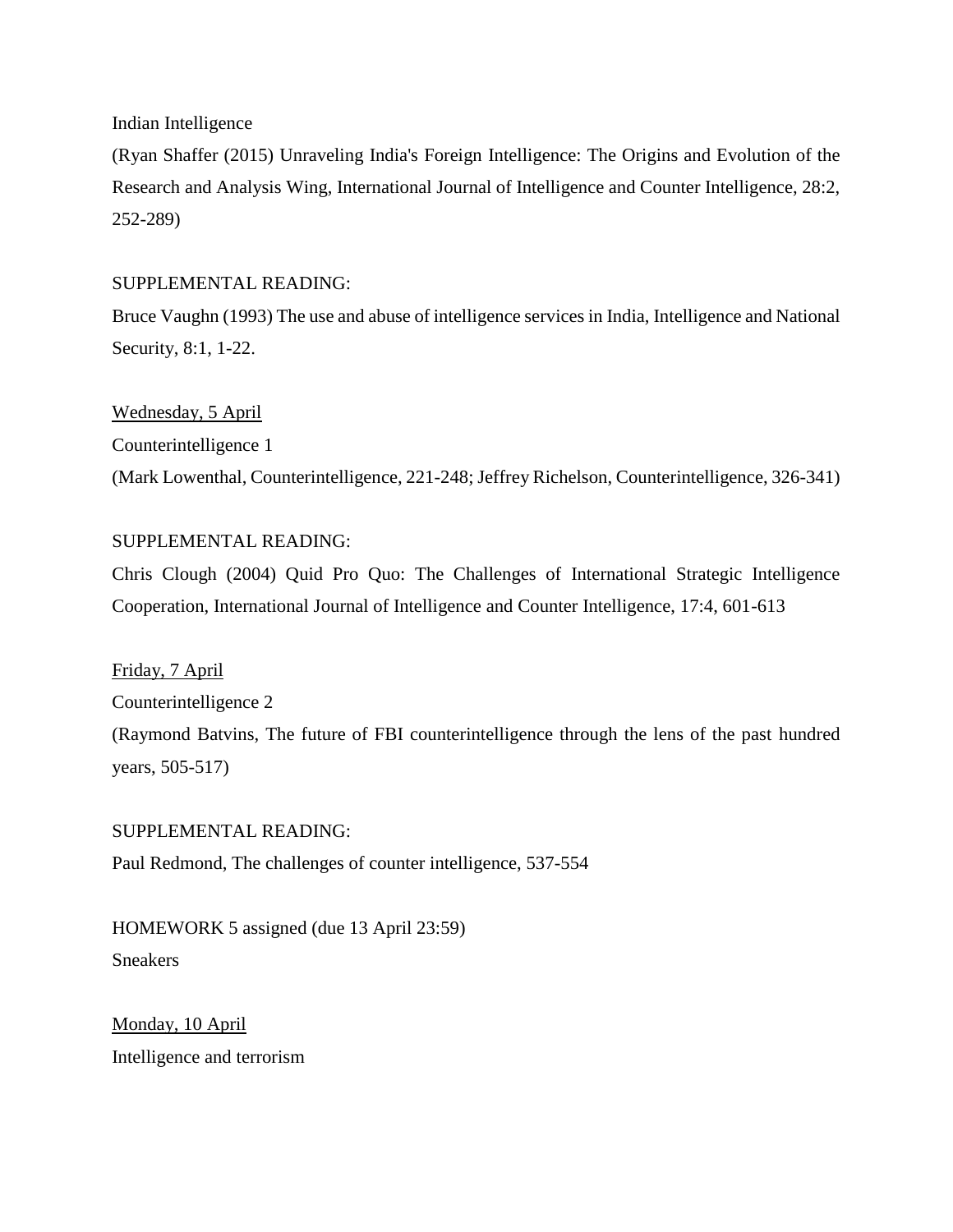(Sergio E. Sanchez (2015) Spider Web: Al-Qaeda's Link to the Intelligence Agencies of the Major Powers, International Journal of Intelligence and Counter Intelligence, 28:3, 429-448)

#### SUPPLEMENTAL READING:

Daniel Byman (2014) The Intelligence War on Terrorism, Intelligence and National Security, 29:6, 837-863

#### Wednesday, 12 April

Economic Intelligence

(Laris Gaiser, Economic Intelligence and World Governance, 21-32, 119-138)

#### SUPPLEMENTAL READING:

Jeffrey Owen Herzog (2008) Using Economic Intelligence to Achieve Regional Security Objectives, International Journal of Intelligence and Counter Intelligence, 21:2, 302-313

#### Friday, 14 April

Cyber espionage

(Aaron F. Brantly (2016) Aesop's wolves: the deceptive appearance of espionage and attacks in cyberspace, Intelligence and National Security, 31:5, 674-685)

#### SUPPLEMENTAL READING:

Aaron F. Brantly (2014) Cyber Actions by State Actors: Motivation and Utility, International Journal of Intelligence and Counter Intelligence, 27:3, 465-484

Monday, 17 April Oversight and accountability (Mark, Lowenthal, Oversight and accountability, 303-350)

SUPPLEMENTAL READING: Glenn Hastedt, The Politics of Intelligence Accountability, 719-734